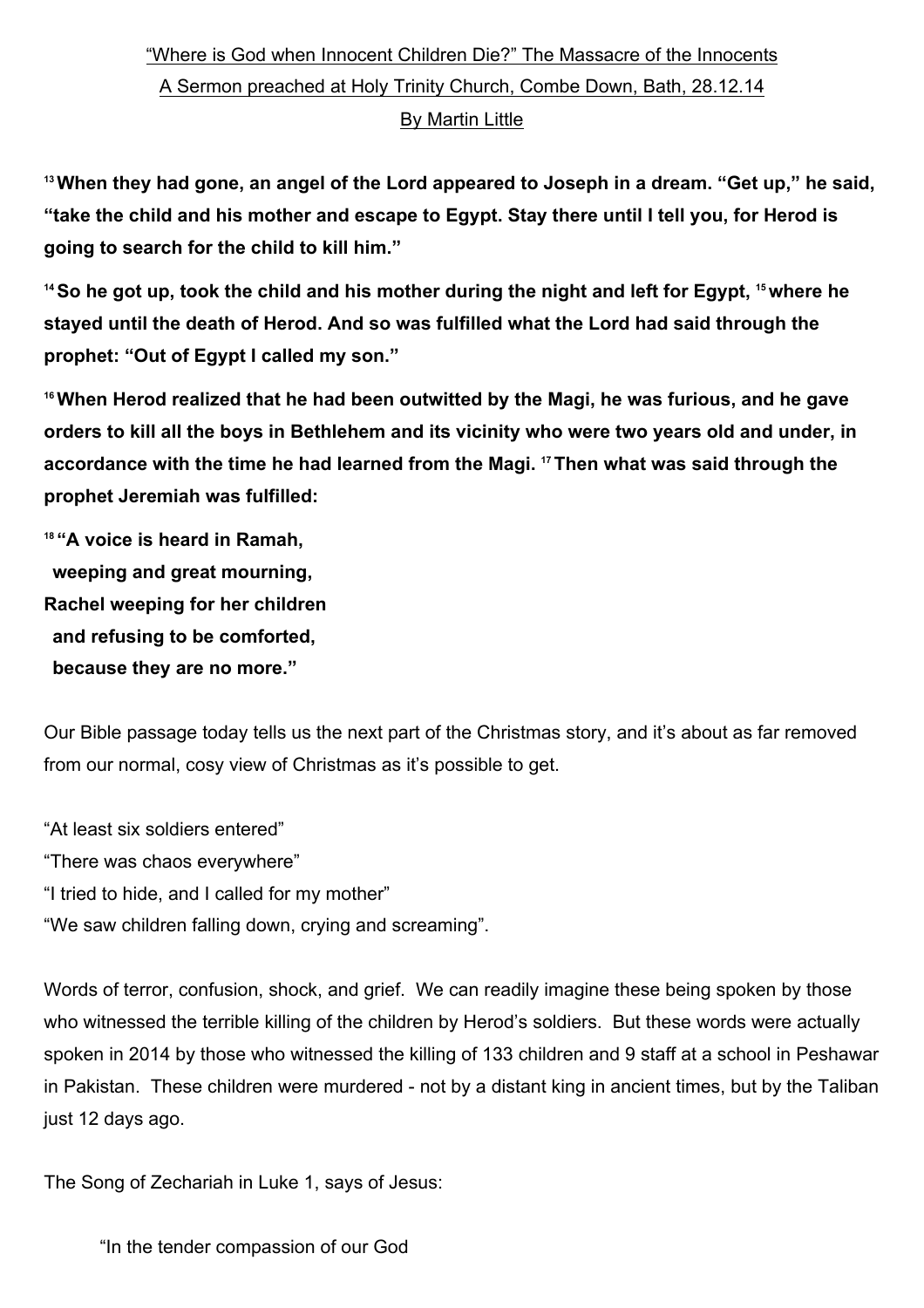the dawn from on high shall break upon us To shine on those who dwell in darkness and the shadow of death And to guide our feet into the way of peace."

If ever we found the way of peace, we have lost it again. And we may well ask ourselves: where was the 'tender compassion of our God' when those school children were killed? And indeed, where was it when Herod slaughtered the Jewish babies all those years ago?

This is an almost impossibly tough question, but it is one that our passage today forces us to ask: Where is God when innocent children die?

Maybe we can go to the Bible to help us. In our passage, Matthew clearly wants us to look at the OT for clues. He quotes Jeremiah, who himself borrows a character from the Book of Genesis to express the grief of his own time: the Babylonian exile. The figure of the weeping Rachel conjures up images of Israel's captivity, sorrow and death. Perhaps it is significant that Rachel herself died, in childbirth, on her way to Bethlehem (see Gen 35). But perhaps more significantly, Rachel was the mother of three of the tribes of Israel, and her first-born son was Joseph. It was through Joseph that the Israelites ended up in Egypt. So Matthew seems to be pointing us, ultimately, to the story of the Exodus – the central, great, salvation story of Israel.

Both our passage in Matthew 2 and the Exodus story present us with: first, an oppressive king, second, the killing of children, and third, with an Egyptian escape.

The first parallel comes between Pharaoh and Herod. Both were insecure kings who felt threatened, and swore to kill the first-born baby boys among the Jews. But neither managed to kill *every* baby. In both stories, one particular baby slipped through the net, and grew up to lead his people to freedom.

In Exodus, it was Moses – the one who evaded death by being hidden in the bulrushes, and subsequently taken in by Pharaoh's family. And, in Matthew's gospel, we see Jesus, who escaped through a dream given to his earthly father, Joseph.

Moses, of course, went on to lead his people, Israel, out of Egypt where they had been slaves. But not before another mass killing had taken place. Just as the Egyptians had killed the first-born Jews, so their own firstborn children (including Pharaoh's own son) would be killed before Moses and the others would be allowed to go.

But how does this story help us, when it comes to answering our question: where is God when innocent children die?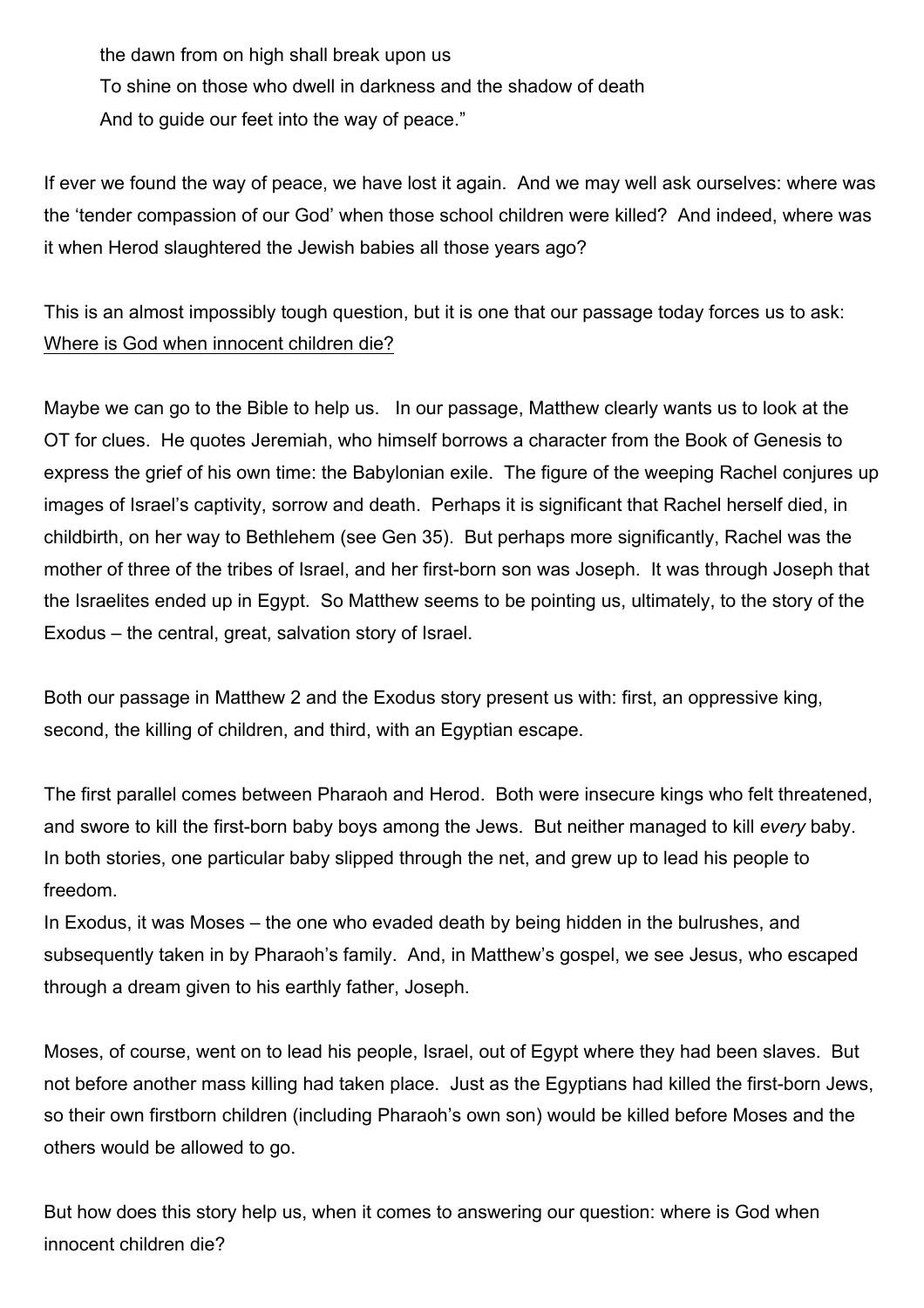In the Exodus story, the killing of the Egyptian children is carried out by something called 'the Destroyer'. In Exodus 12, this 'Destroyer' is seen as something/someone that is, in some way, sent by God to bring death upon the Egyptians. But the Destroyer spares the Jews because of the lamb's blood on their doorposts. (Exodus 12:23)

So the message in Exodus 12, appears to be this:

Firstly: when people (Pharaoh and the Egyptians) kill the children of God's people: they themselves will suffer the same fate, an eye for an eye.

Secondly: this killing is in some way commanded and at least partly carried out by him. Exodus 12:23 again, says: 'When the LORD goes through the land to strike down the Egyptians'. Then comes the reference to the 'Destroyer'. But who or what 'the Destroyer' is and what part it has, and indeed its relation to God himself: all are left unclear.

Thirdly: only God's chosen people will be saved, and God will provide the way.

This is a kind of Exodic, OT theology of justice and salvation. So what does our passage in Matthew have to say in response to this? Do we take the OT paradigm and simply overlay it onto the Jesus narrative? Is precisely the same thing happening, or something new?

Let's look at it.

There are a few interesting differences, when it comes to the context of the horrible killing of the children:

In Exodus, the Jews are in slavery in another country (Egypt). In Matthew, the Jews are in slavery in their *own* country (because the Romans are in charge).

In Exodus, the Jews escape *from* Egypt – from the land of slavery to the land of freedom In Matthew, Jesus and his parents escape *to* Egypt (the historical land of slavery) *from* Israel.

In Exodus, Moses grows up in a royal palace: a poor Jew disguised as an Egyptian prince. In Matthew, Jesus grows up in poverty: a king, as it were, disguised as a pauper.

So, there is a bit of a turning of the tables here: there are clear parallels, but things are already rather upside down.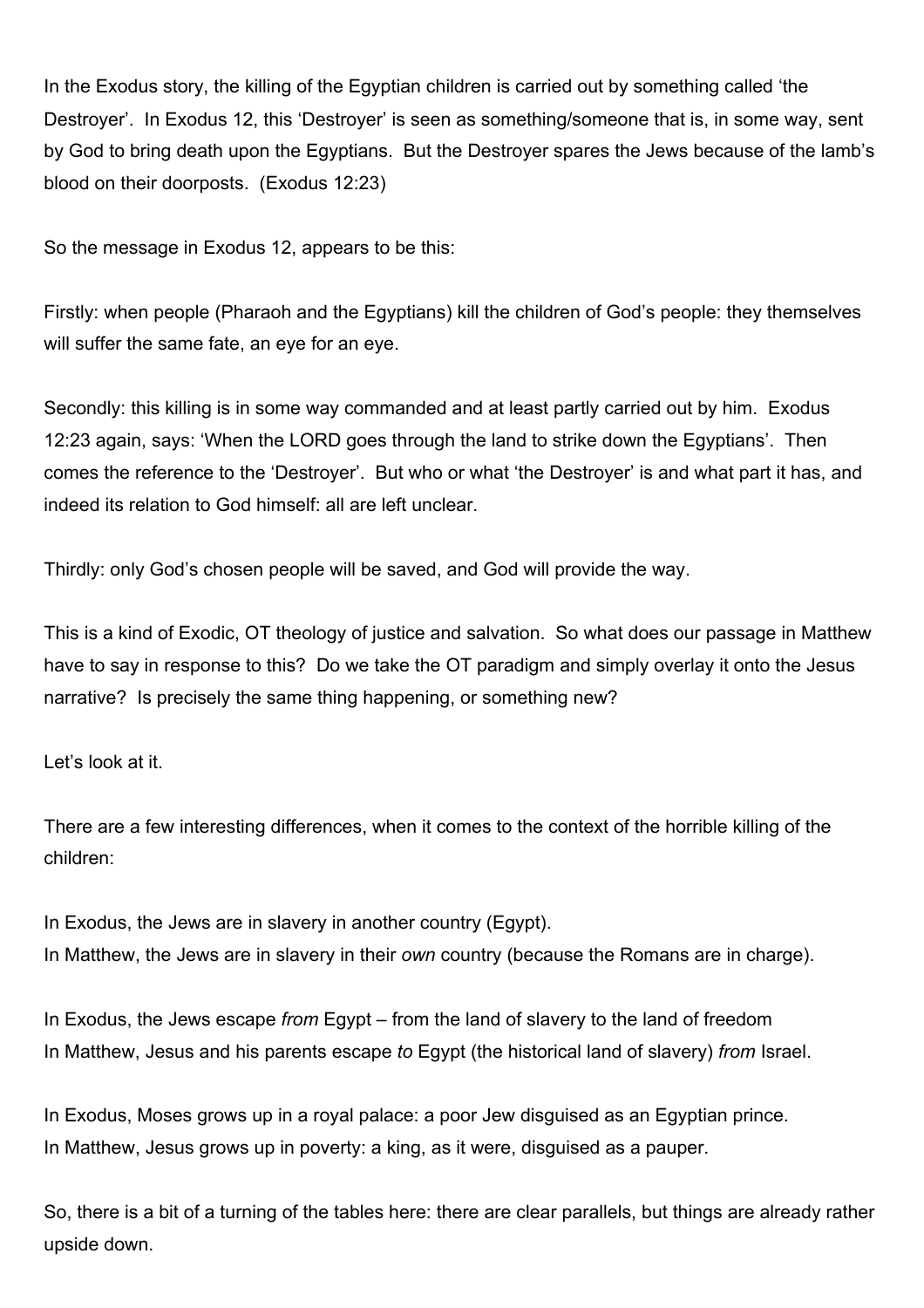In Exodus we also have a fairly tribal, or nationalistic viewpoint. In Exodus, the formula is fairly simple: Israelites = God's people, Egyptians = not God's people. By the time we get to Matthew 2, however, the net is widening somewhat. The wise men, who keep the location of the baby Jesus secret from Herod, unwittingly provoking him to anger, are not Jewish prophets, but pagans, outsiders, who have not, until now, had much to do with articulating the royal story of Israel.

In drawing these outlines, I am not trying to set the Old Testament against the New in a dismissive way. Rather, I want to suggest that Matthew's use of OT prophecy and narrative parallel is inviting us to see the story of Jesus within its Jewish historical context, but also to notice the ways in which a new, fresh and clarified vision of reality is coming. Jesus shows us the image of the invisible God [Colossians 1:15} – a transfiguring vision that means we must read the  $OT$  in the light of the New; particularly, I would argue, as regards the character and actions of God. As well as being a clarified vision of God, Jesus is also a clarified vision of humanity: he is the new and better Moses, who not only leads a single people out of national slavery, but one who leads the whole of creation out of its bondage to sin and death.

So as regards our central question, then, the unfolding vision in Matthew's gospel teach us two new perspectives on tragedy, perspectives which touch us in a deeper way than the Exodus story.

Firstly, Matthew is very clear that the author of this act of violence and terror is Herod. He names him, so that we can be in no doubt. It is Herod, in his fury and fear, who kills the children of Israel. He is like Shakespeare's Macbeth – killing and killing in order to try and hold on to his slipping power and position. His rule of tyranny is on its way out, but it drags innocents with it in its evil wake. It is Herod, not God, who is the death-dealer. The ambiguity of the 'Destroyer' figure - worryingly close to being identified with God the Father in the Exodus story – is all but removed in Matthew. I know this makes us ask uncomfortable questions about the weight and unity of Scripture. But I do believe that as *Christians* we must read the OT through the lens of the New, and supremely, through the lens of Jesus himself.

Secondly, as we have seen, Matthew tells us that the killing of the children is in some way, a fulfilment of biblical prophecy. How are we to read this? One answer is to say that, plain and simple, God is in control of everything, and no matter how ethically abhorrent we believe these things to be, they are ultimately part of God's 100% pre-ordained 'plan'. That might help us get closer to the God of Exodus, apparently killing with his Destroyer those that stand in his way. That might also help us deal with tragedy – especially such seemingly random tragedies as the crash in Glasgow last week, or even the senseless evil of the Peshawar massacre – we can take comfort, because while we don't understand it, at least God is still in control. A random and senseless universe is too scary to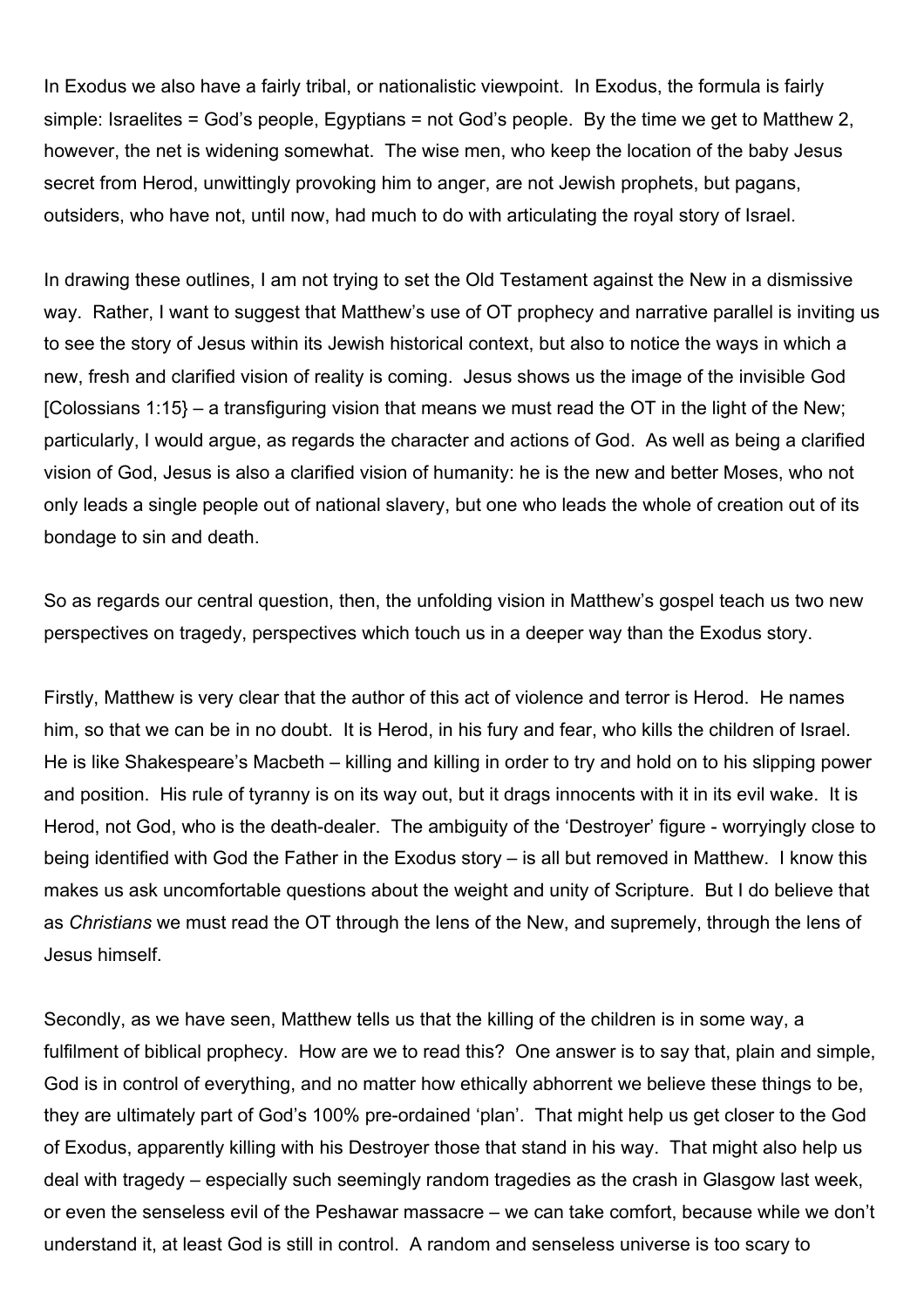countenance, so we say: "everything must be controlled by God, and he must have a reason for it", and then we breathe an uneasy sigh of relief.

But I think there is another, better answer. The problem with the view I've just stated, is that it makes God subject to his 'plan': he's not really in control of events, they are in control of him! Everything must go according to 'THE PLAN'. Really then, the 'THE PLAN' is God, not God himself. It becomes a *real* problem when it comes to evil. Is the killing of children ever, as it were, part of "God's plan"? Just let that question hover over you for a while.

A more nuanced way of putting it is to say that God 'permits' evil to happen, because he is sovereignly committed to human freewill. And yet, in his wonder and power, God brings a redemptive purpose out of even the direst of cruelty. God is not - I increasingly feel - constantly meddling with the universe in order to force it into his will. He *does* intervene of course, but– this intervention comes, as we see here in Matthew's gospel, through a dream, a warning, a prayer, a breath of the Spirit guiding us. This is what I think we see in the ministry of Jesus and the apostles: the yeast of the kingdom spreads through patience, prayer and proclamation, encounter-by-lifechanging-encounter. So we pray, as Jesus taught us, 'thy will be done', because, in our violent world of infanticide, God's will is done with such tragic rarity.

This is where the point about prophecy comes in: one can read all the prophecies in Matthew and feel like the prophecies themselves are driving events, almost just for the sake of it! This is making God subject to his 'plan' again. But really, I think, Matthew draws out all these prophetic fulfilments, because the whole context and thrust of the prophetic imagination simply makes some sense of what is happening. That is why we can go from Jeremiah to Moses to Rachel (with a bit of Hosea thrown in): because violence, fear and killing are, sadly, the story of the whole human race when it is left to its own sinful devices. Do you know how the Pakistani authorities responded to the Peshawar attack? They have reinstated the death penalty for terrorism, which had previously been suspended. Reports came out recently saying that 500 terrorists are to be executed over the coming months. So the killing continues, in the name of 'justice.'

Matthew, seeing all this, goes to the prophets who say: "Where there are tyrants, where there is oppression, where there is fear, Rachel and all the mothers of the world will constantly be weeping. Where is the king who will save us from this endless cycle of violence?"

We know of course, the answer to this question, and so does Matthew. Jesus Christ – God incarnate – is the king who, by dying, will break the cycle of killing forever. What we see in Jesus, is the God who stands in solidarity with, and as the representative of, *all* murdered children the world over, Jewish and Egyptian, Christian and Muslim. The incarnation of Christ – God's coming to earth in the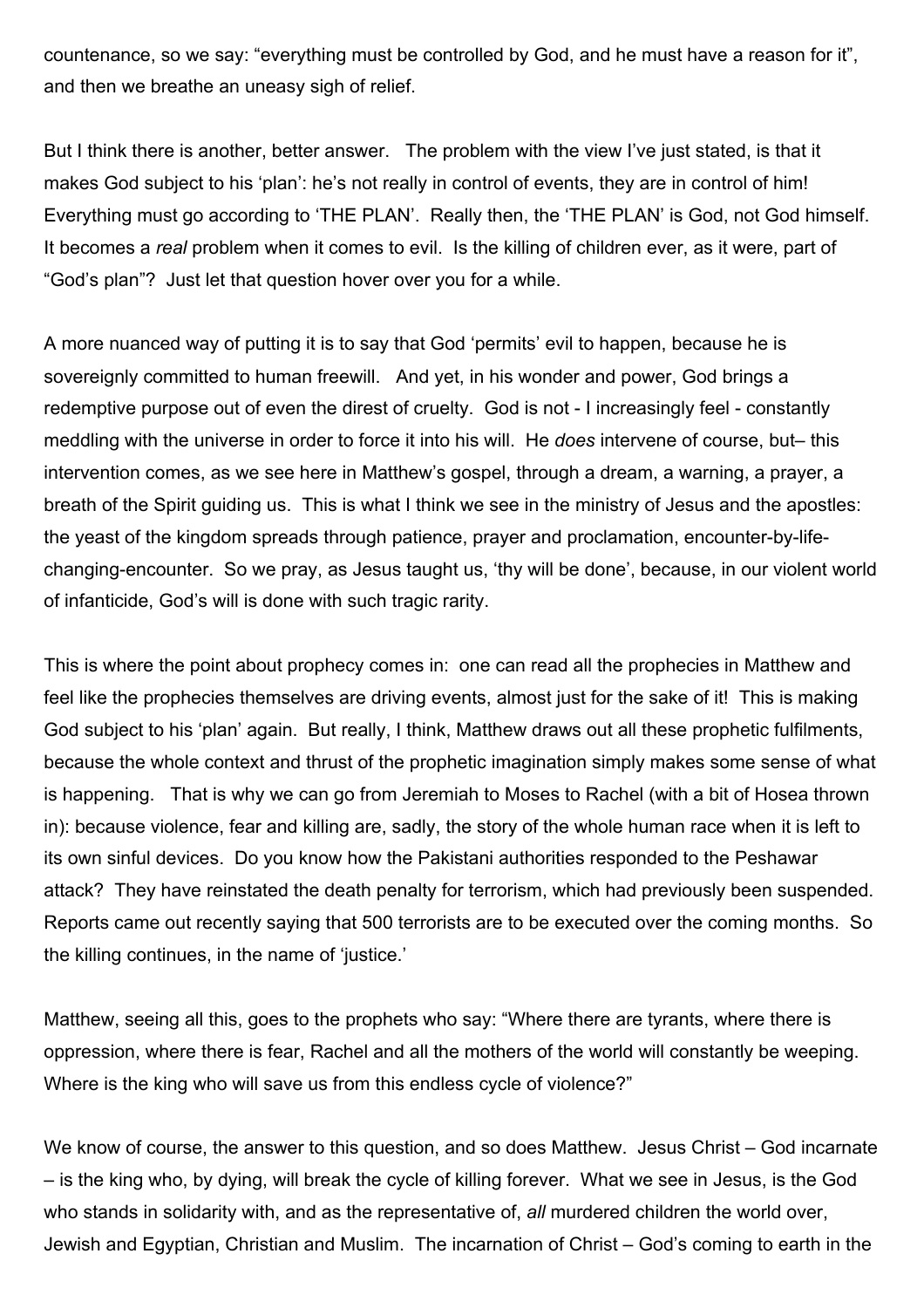flesh, at Christmas – this shows us that God is no longer to be ambiguously portrayed as one who seems aloof to the cries of children of an enemy; as one who holds the Destroyer on a leash. He must, at one level, allow evil, yes, because he would rather die than squash human freedom completely, and so re-enter the cycle of violence himself. He is the one who suffers with all the children of the earth who are made to suffer by the oppressor.

"But," you might protest, "Jesus *didn't* show solidarity. He *wasn't* killed by Herod's henchmen – he escaped to Egypt! God saved him through the dream!"

That is true, but only in a limited sense. Jesus only managed to escape death for a few more years. By the time Jesus was my age, he had already been murdered. Jesus' death on a cross at the hands of yet more oppressive authorities (ironically, both pagan and Jewish, in a sick parody of Jesus' promised universal kingdom) proved for all time that God suffers with us and for us. The cross is the high point of the Biblical revelation of who God really is. The cross shows that all the first-born, all the sons and all the daughters of the earth have a Saviour: Jesus, himself the murdered first-born Son of God.

So where is God when innocent children die? I believe the best answer we can give is this: He is dying with them, and for them, eternally, through the cross, which *is his very nature*: co-suffering, self-emptying, ever-hoping love. Jesus' resurrection and his coming judgement of all the nations, whatever else it may be, holds out the offer of new life and freedom to all God's children: in Egypt, in Israel, in Peshawar and to the ends of the earth. Whether we face him as innocent victim, or as violent perpetrator, we shall all have to face him, one day. And I pray and hope that his loving grace shall prevail, enough for me, and enough for us all.

Let me finish with a moving and troubling poem by Malcolm Guite, called *Refugee*, which is part of his series of sonnets for the church year. As we listen to this, let us lift our hearts in prayer for those suffering in the world, and commit ourselves to work for the freedom of all people to receive the hope that Jesus brings.

## *Refugee*

We think of him as safe beneath the steeple,

Or cosy in a crib beside the font,

But he is with a million displaced people

On the long road of weariness and want.